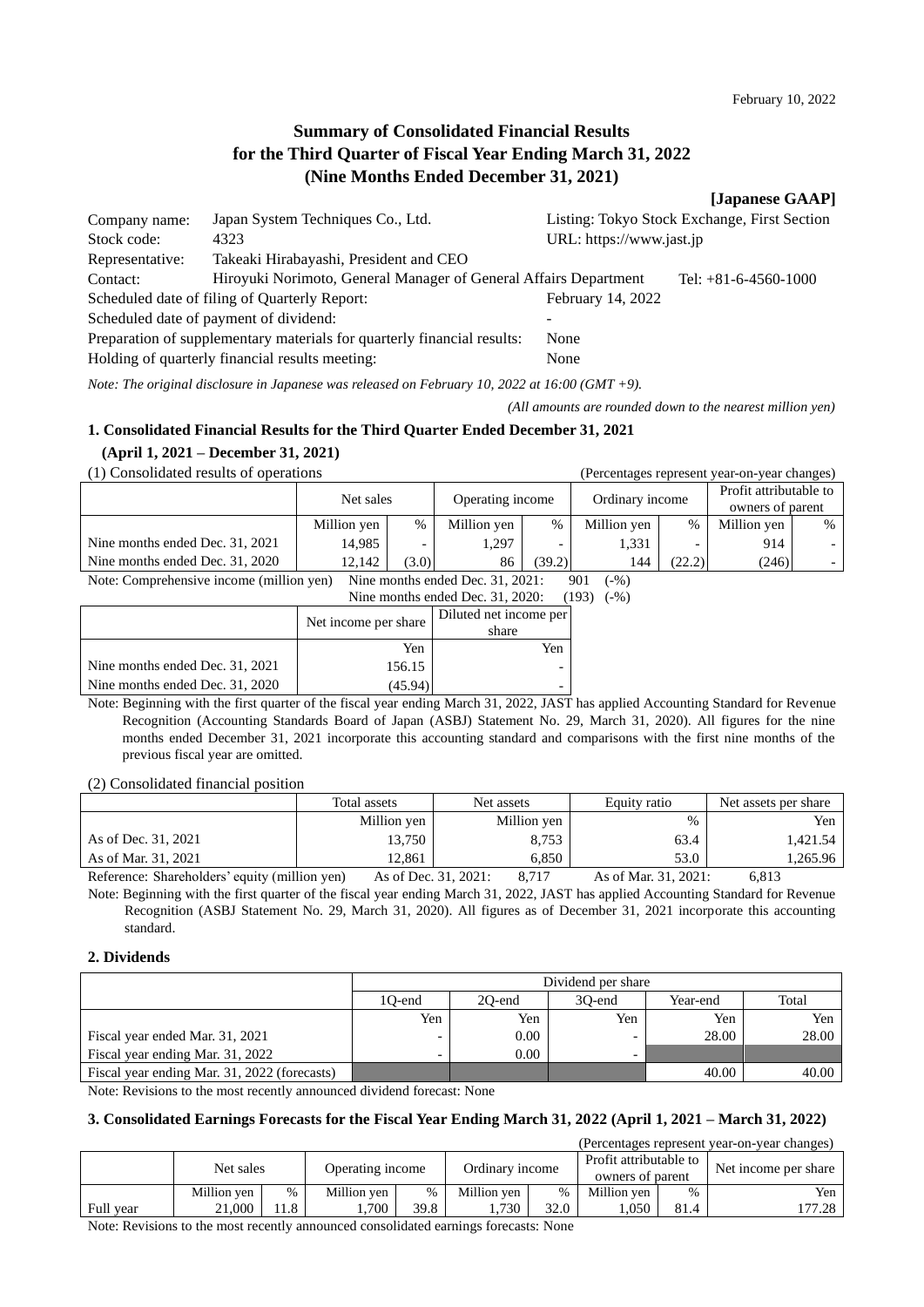**\* Notes**

- (1) Changes in consolidated subsidiaries during the period (changes in scope of consolidation): None Newly added: - Excluded: -
- (2) Application of special accounting methods for presenting quarterly consolidated financial statements: None
- (3) Changes in accounting policies and accounting-based estimates, and restatements

| 1) Changes in accounting policies due to revisions in accounting standards, others: | Yes  |
|-------------------------------------------------------------------------------------|------|
| 2) Changes in accounting policies other than 1) above:                              | None |
| 3) Changes in accounting-based estimates:                                           | None |
| 4) Restatements:                                                                    | None |

- (4) Number of outstanding shares (common shares)
	- 1) Number of shares outstanding at the end of the period (including treasury shares)

| As of Dec. 31, 2021:                                      | 6,209,230 shares | As of Mar. 31, 2021:             | 5,612,230 shares |
|-----------------------------------------------------------|------------------|----------------------------------|------------------|
| 2) Number of treasury shares at the end of the period     |                  |                                  |                  |
| As of Dec. 31, 2021:                                      | 76,766 shares    | As of Mar. 31, 2021:             | 230,423 shares   |
| 3) Average number of shares outstanding during the period |                  |                                  |                  |
| Nine months ended Dec. 31, 2021:                          | 5,854,313 shares | Nine months ended Dec. 31, 2020: | 5,362,125 shares |

Note 1: The current quarterly summary report is not subject to quarterly review by certified public accountants or auditing firms.

Note 2: Cautionary statement with respect to forward-looking statements

Forecasts of future performance in these materials are based on assumption judged to be valid and information available to the Company's management at the time the materials were prepared, but are not promises by the Company regarding future performance. Actual results may differ materially from the forecasts. Please refer to "1. Qualitative Information on Quarterly Consolidated Financial Performance, (3) Explanation of Consolidated Forecasts and Other Forward-looking Statements" on page 3 for forecast assumptions and notes of caution for usage.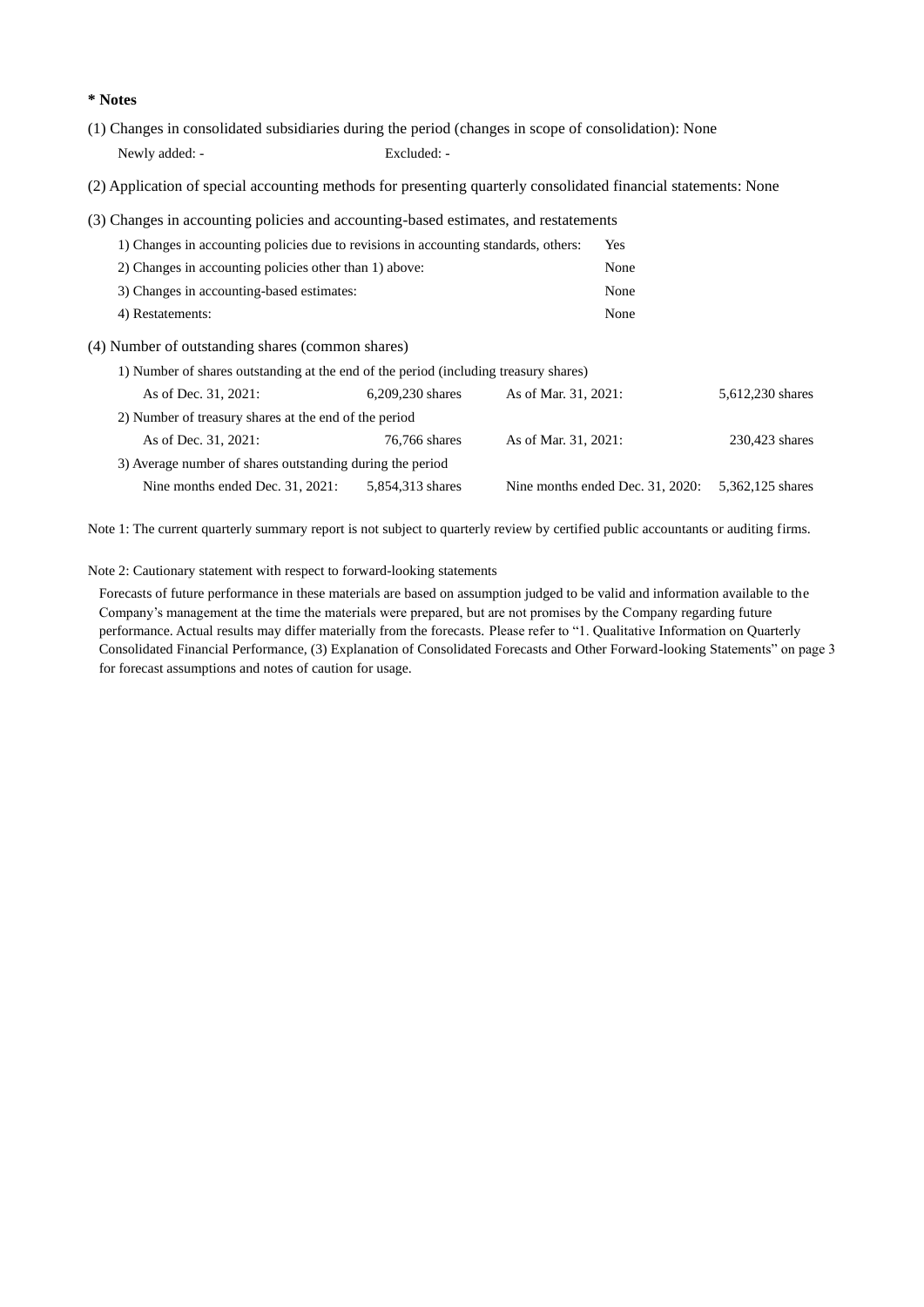# Contents of Attachments

| 1. Qualitative Information on Quarterly Consolidated Financial Performance     | $\overline{c}$ |
|--------------------------------------------------------------------------------|----------------|
| (1) Explanation of Results of Operations                                       | 2              |
| (2) Explanation of Financial Position                                          | 3              |
| (3) Explanation of Consolidated Forecasts and Other Forward-looking Statements | 3              |
| 2. Quarterly Consolidated Financial Statements and Notes                       | $\overline{4}$ |
| (1) Quarterly Consolidated Balance Sheet                                       | $\overline{4}$ |
| (2) Quarterly Consolidated Statements of Income and Comprehensive Income       | 6              |
| Quarterly Consolidated Statement of Income                                     |                |
| For the Nine-month Period                                                      | 6              |
| Quarterly Consolidated Statement of Comprehensive Income                       |                |
| For the Nine-month Period                                                      | 7              |
| (3) Quarterly Consolidated Statement of Cash Flows                             | 8              |
| (4) Notes to Quarterly Consolidated Financial Statements                       | 10             |
| Going Concern Assumption                                                       | 10             |
| Significant Changes in Shareholders' Equity                                    | 10             |
| Changes in Accounting Policies                                                 | 10             |
| <b>Additional Information</b>                                                  | 11             |
| Segment and Other Information                                                  | 11             |
| <b>Business Combinations</b>                                                   | 12             |
|                                                                                |                |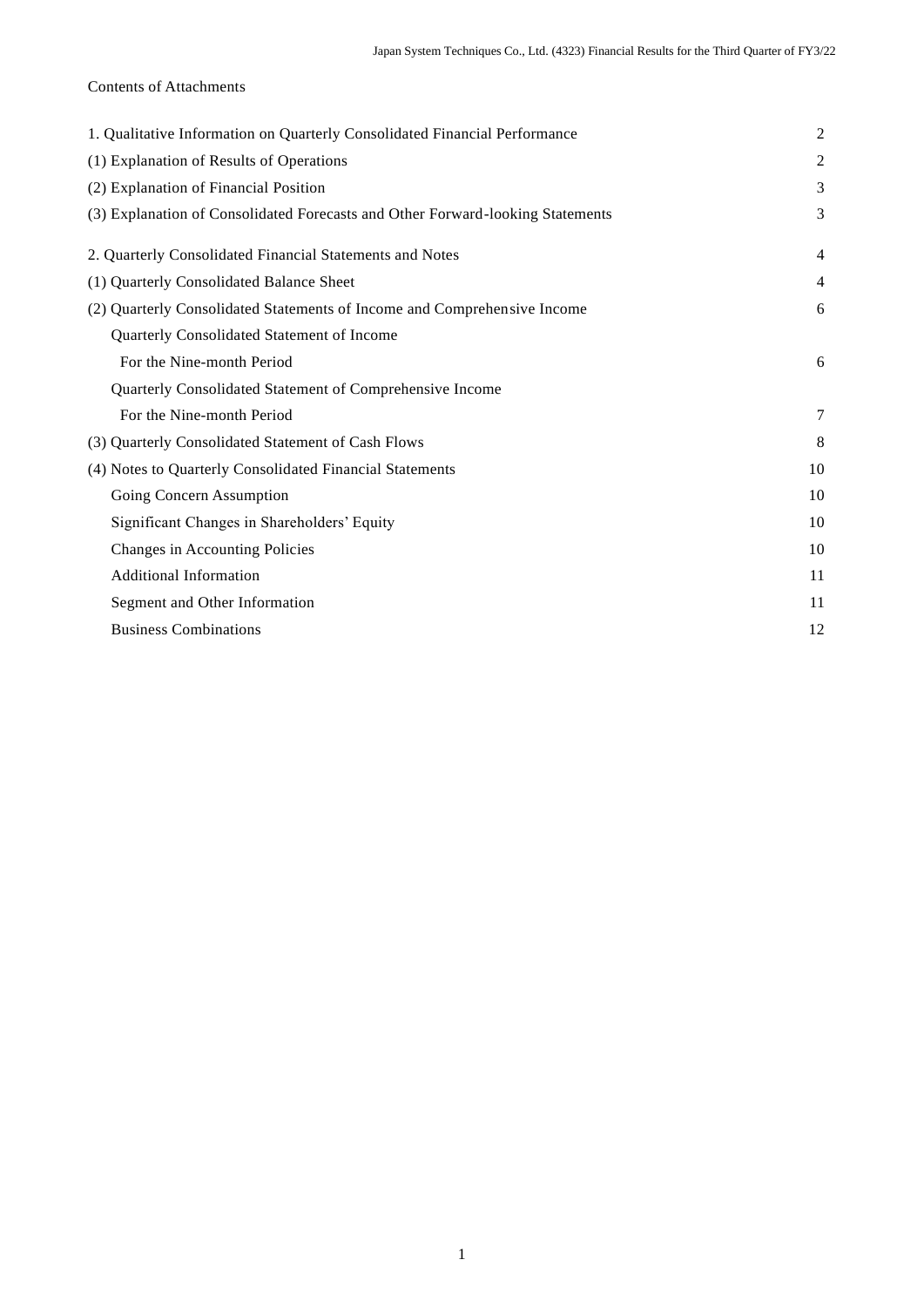### **1. Qualitative Information on Quarterly Consolidated Financial Performance**

# **(1) Explanation of Results of Operations**

In the first nine months of the current fiscal year, consumer spending and corporate activities in Japan were severely restricted by extended states of emergency declared because of the pandemic and other measures to prevent the spread of infections. In addition, new ways of working and new life styles have emerged because of the pandemic. Although there are expectations for the economy to improve as more people are vaccinated and other measures are taken to stop the pandemic, the outlook for the Japanese economy remains uncertain.

In the IT industry in Japan, according to the latest statistics in the "Survey of Selected Service Industries" by the Ministry of Economy, Trade and Industry (the final November 2021 figures), net sales continued to climb, rising 0.4% year on year in fiscal 2020 compared with 4.0% annual growth in fiscal 2019. The latest figures for November 2021 were up 7.6% year on year.

Consolidated sales of the Japan System Techniques Group (Japan System Techniques Co., Ltd. (JAST) and its consolidated subsidiaries, hereafter "the Group") in the first nine months were 14,985 million yen (up 23.4% year on year). Operating income was 1,297 million yen (vs. operating income of 86 million yen in the same period of the previous fiscal year), ordinary income was 1,331 million yen (up 819.2% year on year), and profit attributable to owners of parent was 914 million yen (vs. loss attributable to owners of parent of 246 million yen in the same period of the previous fiscal year).

Business segment performance was as follows.

#### (Software business)

The performance of this business benefited from the year-on-year increase in orders including large projects and strong sales of BankNeo, a data integration package for financial institutions. A recovery in sales and earnings in the ASEAN region also contributed to a big improvement in the profitability of the software business. Net sales in the first nine months totaled 10,560 million yen (up 22.9% year on year) and the operating income was 545 million yen (vs. operating loss of 122 million yen in the same period of the previous fiscal year).

### (GAKUEN business)

Sooner than expected demand at current customers for replacing the current series of university program products with the new GAKUEN RX and GAKUEN UNIVERSAL PASSPORT RX series, which have high profit margins, contributed to the performance of this business. In addition, there was faster than expected progress with sales of these two new series to new customers. An increase in the volume of end user computing (EUC: individualized contracted development of related systems) orders associated with the use of these two new series also contributed to higher profitability in this business. In previous fiscal years, sales for support services for the use of new software and other work in progress was recognized when the final approval of customers was received. Due to the application of the Accounting Standard for Revenue Recognition beginning with the current fiscal year, this revenue is recognized based on progress with fulfilling performance obligations involving individual projects. As a result, net sales in this business totaled 2,462 million yen (up 45.6% year on year) and the operating income was 602 million yen (up 343.5% year on year).

### (System sales business)

Delays in the procurement of IT equipment due to the global semiconductor shortage caused sales of IT equipment to universities, the main activity of this business, to decline. As a result, net sales totaled 825 million yen (down 19.9% year on year) and operating income was 40 million yen (down 63.6% year on year).

### (Medical big data business)

Sales of automated inspection services for health insurance claims started to recover in the current fiscal year following the downturn in one year earlier when the number of people using healthcare institutions decreased due to the pandemic. There were also improvements in the performance of analysis services, services for the notification of the cost of medical care, cloud services for managing welfare public assistance version of health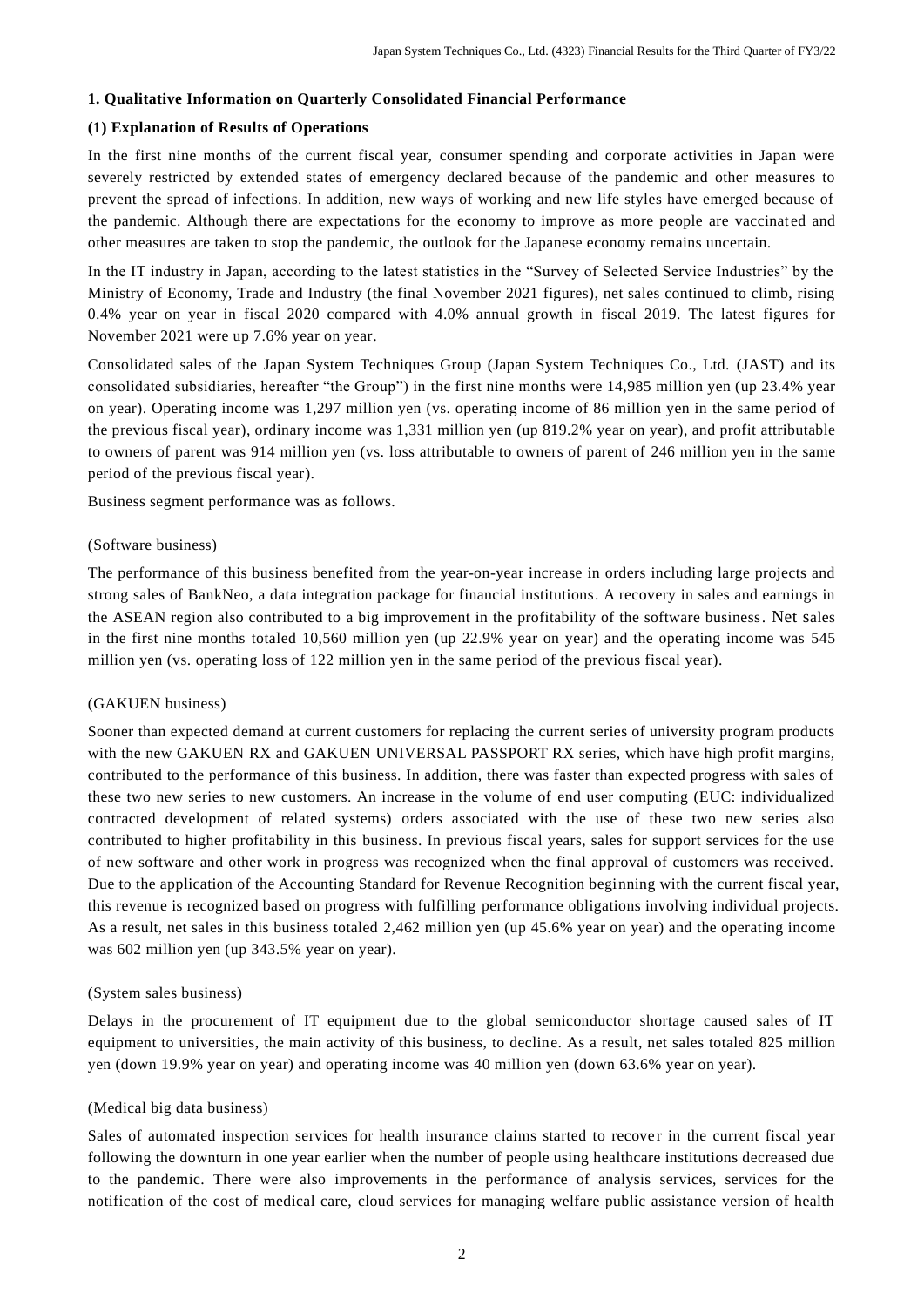insurance claims, support services for health insurance organizations and other highly profitable businesses. These positive factors increased profitability of this business. In previous fiscal years, sales for a range of services and other work in progress was recognized when the final approval of customers was received. Due to the application of the Accounting Standard for Revenue Recognition beginning with the current fiscal year, this revenue is recognized based on progress with fulfilling performance obligations involving individual projects. As a result, net sales in this business totaled 1,137 million yen (up 37.4% year on year) and operating income was 107 million yen (vs. operating loss of 39 million yen in the same period of the previous fiscal year).

# **(2) Explanation of Financial Position**

### 1) Balance sheet

Current assets at the end of the third quarter were 10,747 million yen, up 1,051 million yen from the end of the previous fiscal year. This was mainly due to an increase in the collection of accounts receivable -trade linked to performance, and an increase in cash and deposits resulting from the issuance of new shares through the exercise of share acquisition rights and the disposal of treasury shares. Non-current assets were 3,002 million yen, down 162 million yen from the end of the previous fiscal year.

Current liabilities at the end of the third quarter were 3,314 million yen, down 1,073 million yen from the end of the previous fiscal year. This was mainly due to a decrease in provision for bonuses and repayments of short-term borrowings. Non-current liabilities were 1,682 million yen, up 59 million yen from the end of the previous fiscal year.

Net assets at the end of the third quarter were 8,753 million yen, up 1,903 million yen from the end of the previous fiscal year. This increase was mainly due to exercise of share acquisition rights and an increase in retained earnings of 81 million yen at the beginning of the fiscal year due to the application of the Accounting Standard for Revenue Recognition.

### 2) Cash flows

Cash and cash equivalents increased 802 million yen from 4,853 million yen at the beginning of the current fiscal year to 5,656 million yen at the end of the first nine months of the current fiscal year.

Cash flows by category were as follows.

Net cash provided by operating activities totaled 351 million yen, a decrease of 650 million yen from 1,001 million yen provided in the same period of the previous fiscal year. This decrease was mainly due to increases in inventories and contract liabilities, and a decrease in proceeds from the collection of trade receivables.

Net cash used in investing activities totaled 88 million yen, a decrease of 192 million yen from 103 million yen provided in the same period of the previous fiscal year. This was due to a decrease in proceeds from redemption of investment securities.

Net cash provided by financing activities totaled 514 million yen, an increase of 1,368 million yen from 853 million yen used in the same period of the previous fiscal year. This was due to increases in proceeds from issuance of shares and proceeds from disposal of treasury shares.

### **(3) Explanation of Consolidated Forecasts and Other Forward-looking Statements**

There are no revisions to the January 26, 2022 forecasts for the fiscal year ending March 31, 2022: net sales of 21,000 million yen (up 11.8% year on year), operating income of 1,700 million yen (up 39.8% year on year), ordinary income of 1,730 million yen (up 32.0% year on year), and profit attributable to owners of parent of 1,050 million yen (up 81.4% year on year).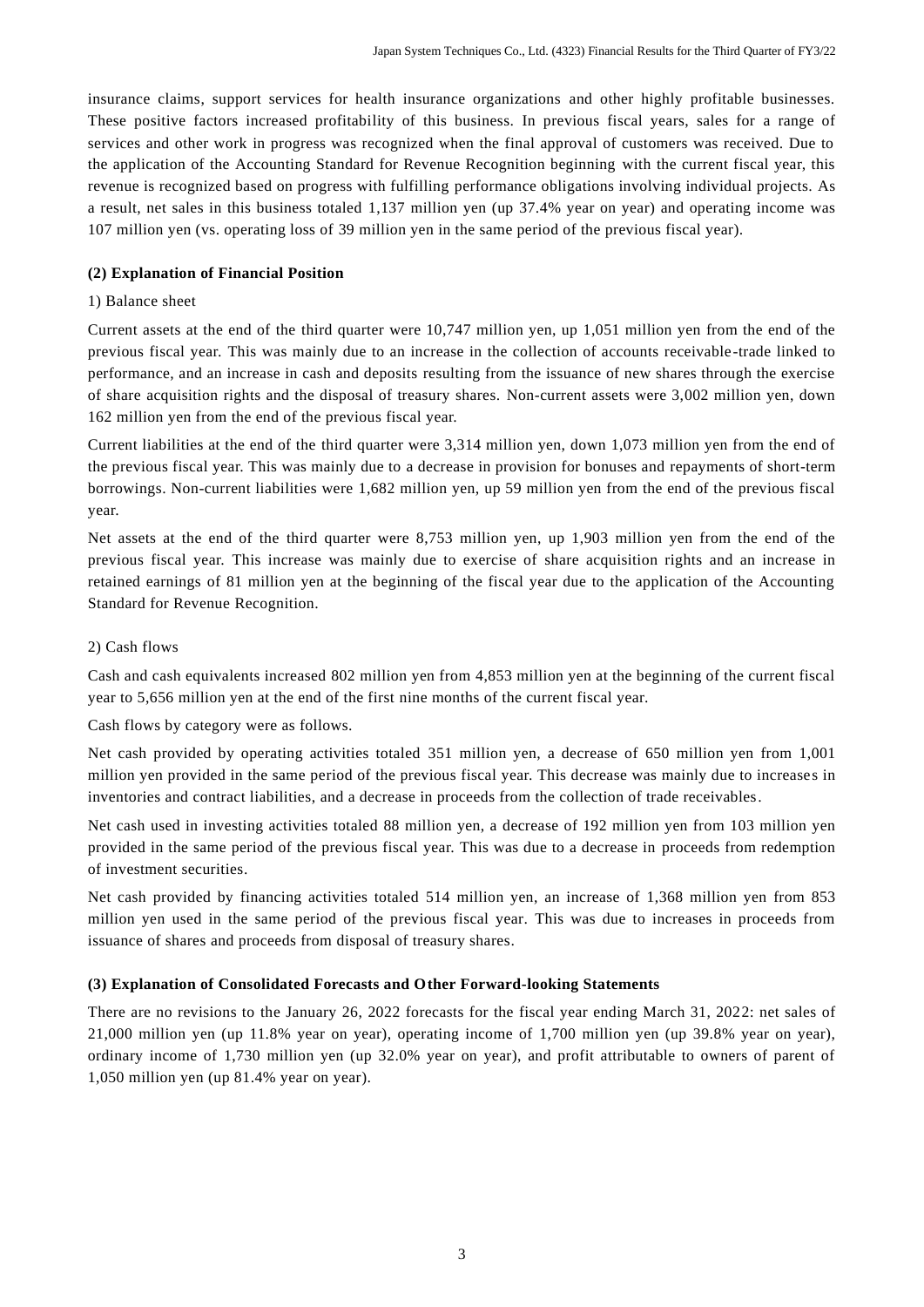# **2. Quarterly Consolidated Financial Statements and Notes**

# **(1) Quarterly Consolidated Balance Sheet**

|                                                   |                       | (Thousands of yen)      |
|---------------------------------------------------|-----------------------|-------------------------|
|                                                   | FY3/21                | Third quarter of FY3/22 |
|                                                   | (As of Mar. 31, 2021) | (As of Dec. 31, 2021)   |
| Assets                                            |                       |                         |
| Current assets                                    |                       |                         |
| Cash and deposits                                 | 4,854,727             | 5,657,269               |
| Notes and accounts receivable-trade               | 3,953,965             |                         |
| Notes and accounts receivable-trade, and contract |                       | 4,361,956               |
| assets<br>Merchandise and finished goods          | 185,543               | 248,820                 |
| Work in process                                   |                       |                         |
| Raw materials and supplies                        | 527,715               | 198,042                 |
| Other                                             | 2,544                 | 2,970                   |
|                                                   | 184,859               | 290,949                 |
| Allowance for doubtful accounts                   | (13,034)              | (12, 187)               |
| Total current assets                              | 9,696,321             | 10,747,821              |
| Non-current assets                                |                       |                         |
| Property, plant and equipment                     |                       |                         |
| Buildings and structures                          | 829,063               | 823,839                 |
| Accumulated depreciation                          | (533, 263)            | (531,209)               |
| Buildings and structures, net                     | 295,799               | 292,629                 |
| Land                                              | 142,361               | 142,361                 |
| Other                                             | 518,695               | 557,512                 |
| Accumulated depreciation                          | (414, 255)            | (443, 515)              |
| Other, net                                        | 104,440               | 113,997                 |
| Total property, plant and equipment               | 542,601               | 548,988                 |
| Intangible assets                                 |                       |                         |
| Goodwill                                          | 175,722               | 160,677                 |
| Customer-related assets                           | 106,056               | 96,210                  |
| Trademark right                                   | 7,602                 | 7,309                   |
| Technology assets                                 | 13,496                | 12,975                  |
| Software                                          | 68,329                | 77,682                  |
| Other                                             | 7,626                 | 7,626                   |
| Total intangible assets                           | 378,834               | 362,481                 |
| Investments and other assets                      |                       |                         |
| Investment securities                             | 632,126               | 568,109                 |
| Retirement benefit asset                          | 666,814               | 669,422                 |
| Deferred tax assets                               | 416,291               | 325,727                 |
| Guarantee deposits                                | 439,769               | 439,393                 |
| Other                                             | 104,010               | 89,954                  |
| Allowance for doubtful accounts                   | (15,208)              | (1,348)                 |
| Total investments and other assets                | 2,243,803             | 2,091,259               |
| Total non-current assets                          | 3,165,239             | 3,002,729               |
| Total assets                                      | 12,861,561            | 13,750,551              |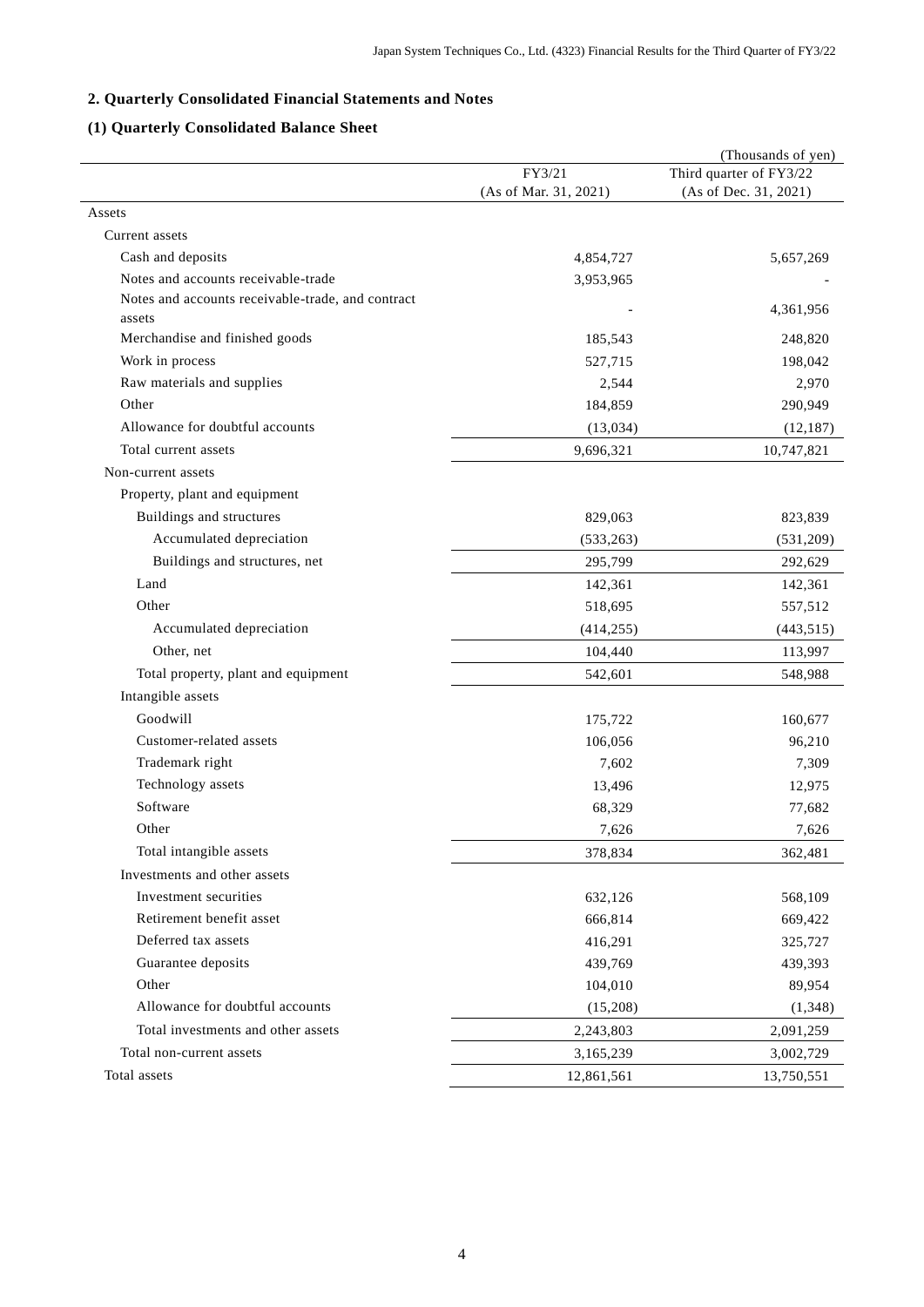|                                                                         |                       | (Thousands of yen)      |
|-------------------------------------------------------------------------|-----------------------|-------------------------|
|                                                                         | FY3/21                | Third quarter of FY3/22 |
|                                                                         | (As of Mar. 31, 2021) | (As of Dec. 31, 2021)   |
| Liabilities                                                             |                       |                         |
| Current liabilities                                                     |                       |                         |
| Notes and accounts payable-trade                                        | 1,021,837             | 881,223                 |
| Short-term borrowings                                                   | 407,800               | 25,515                  |
| Current portion of long-term borrowings                                 | 2,800                 |                         |
| Income taxes payable                                                    | 473,761               | 121,049                 |
| Advances received                                                       | 605,148               |                         |
| Contract liabilities                                                    |                       | 811,551                 |
| Provision for bonuses                                                   | 885,138               | 480,082                 |
| Provision for bonuses for directors (and other<br>officers)             | 62,319                | 23,167                  |
| Provision for loss on construction contracts                            | 12,797                | 88,505                  |
| Other                                                                   | 916,547               | 883,130                 |
| Total current liabilities                                               | 4,388,151             | 3,314,224               |
| Non-current liabilities                                                 |                       |                         |
| Provision for share awards for directors (and other<br>officers)        | 84,228                | 114,280                 |
| Provision for retirement benefits for directors (and<br>other officers) | 4,239                 | 6,042                   |
| Retirement benefit liability                                            | 1,017,504             | 1,032,249               |
| Deferred tax liabilities                                                | 34,890                | 28,184                  |
| Other                                                                   | 482,171               | 501,744                 |
| Total non-current liabilities                                           | 1,623,034             | 1,682,501               |
| <b>Total liabilities</b>                                                | 6,011,185             | 4,996,726               |
| Net assets                                                              |                       |                         |
| Shareholders' equity                                                    |                       |                         |
| Share capital                                                           | 1,076,669             | 1,535,409               |
| Capital surplus                                                         | 1,128,115             | 1,703,991               |
| Retained earnings                                                       | 4,605,874             | 5,449,055               |
| Treasury shares                                                         | (218, 515)            | (175, 264)              |
| Total shareholders' equity                                              | 6,592,143             | 8,513,192               |
| Accumulated other comprehensive income                                  |                       |                         |
| Valuation difference on available-for-sale securities                   | 186,775               | 140,377                 |
| Foreign currency translation adjustment                                 | (81, 346)             | (33,717)                |
| Remeasurements of defined benefit plans                                 | 115,566               | 97,711                  |
| Total accumulated other comprehensive income                            | 220,996               | 204,372                 |
| Share acquisition rights                                                | 5,530                 |                         |
| Non-controlling interests                                               | 31,705                | 36,259                  |
| Total net assets                                                        | 6,850,375             | 8,753,824               |
| Total liabilities and net assets                                        | 12,861,561            | 13,750,551              |
|                                                                         |                       |                         |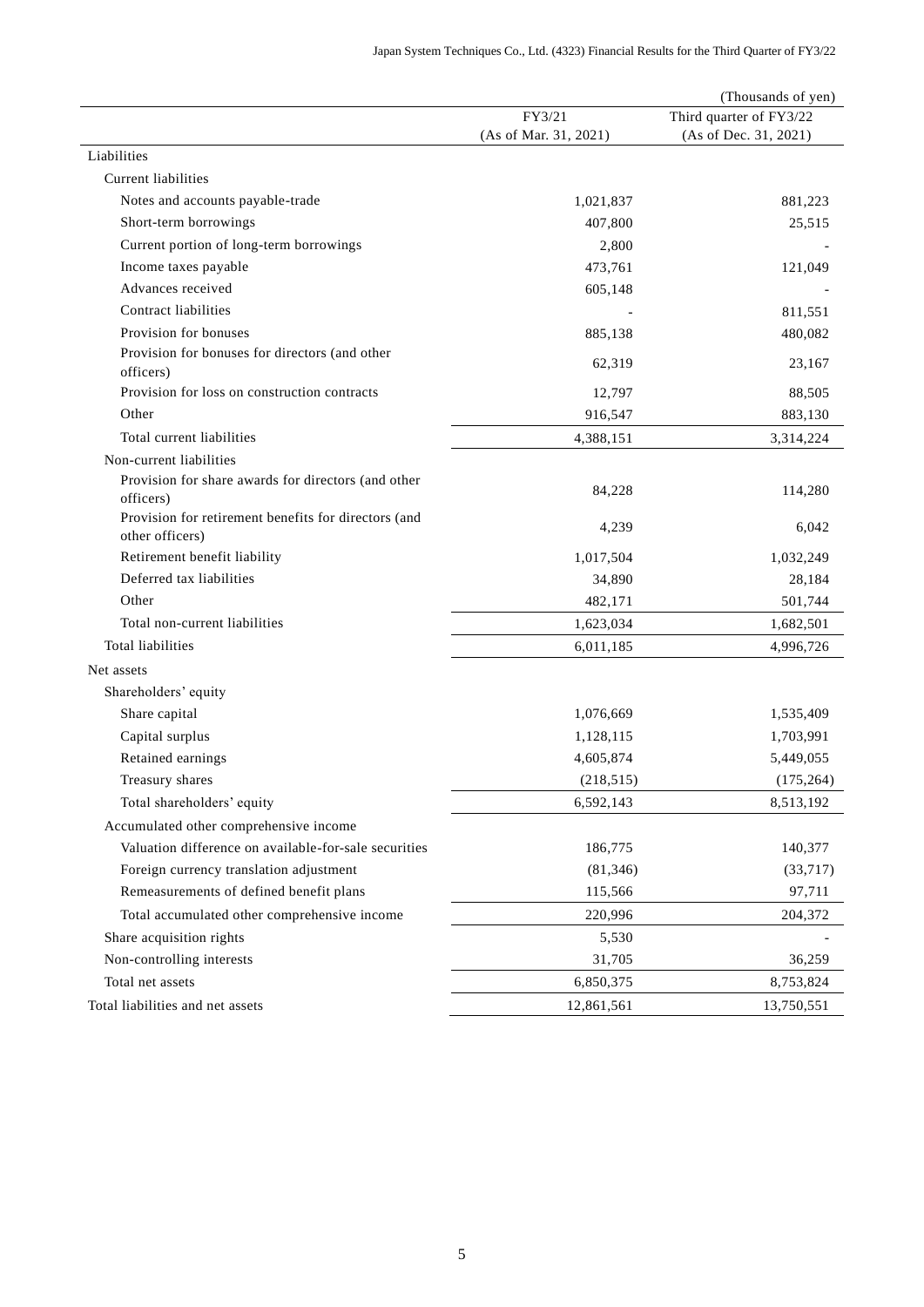# **(2) Quarterly Consolidated Statements of Income and Comprehensive Income**

# **Quarterly Consolidated Statement of Income**

# **(For the Nine-month Period)**

|                                                  |                                  | (Thousands of yen)               |
|--------------------------------------------------|----------------------------------|----------------------------------|
|                                                  | First nine months of FY3/21      | First nine months of FY3/22      |
|                                                  | $(Apr. 1, 2020 - Dec. 31, 2020)$ | $(Apr. 1, 2021 - Dec. 31, 2021)$ |
| Net sales                                        | 12,142,877                       | 14,985,989                       |
| Cost of sales                                    | 9,515,273                        | 11,068,084                       |
| Gross profit                                     | 2,627,603                        | 3,917,904                        |
| Selling, general and administrative expenses     | 2,541,555                        | 2,620,693                        |
| Operating income                                 | 86,048                           | 1,297,211                        |
| Non-operating income                             |                                  |                                  |
| Interest income                                  | 14,357                           | 9,349                            |
| Dividend income                                  | 6,867                            | 6,391                            |
| Rental income                                    | 2,065                            | 1,904                            |
| Foreign exchange gains                           | 5,121                            | 4,063                            |
| Subsidy income                                   | 15,833                           | 11,116                           |
| Other                                            | 17,890                           | 9,441                            |
| Total non-operating income                       | 62,134                           | 42,266                           |
| Non-operating expenses                           |                                  |                                  |
| Interest expenses                                | 2,591                            | 901                              |
| Share issuance costs                             |                                  | 5,148                            |
| Rental expenses                                  | 133                              |                                  |
| Other                                            | 602                              | 1,970                            |
| Total non-operating expenses                     | 3,327                            | 8,020                            |
| Ordinary income                                  | 144,854                          | 1,331,457                        |
| Extraordinary losses                             |                                  |                                  |
| <b>Impairment</b> losses                         | 313,252                          |                                  |
| Loss on valuation of investment securities       | 29,535                           |                                  |
| Total extraordinary losses                       | 342,788                          |                                  |
| Profit (loss) before income taxes                | (197, 933)                       | 1,331,457                        |
| Income taxes                                     | 40,185                           | 412,562                          |
| Profit (loss)                                    | (238, 118)                       | 918,894                          |
| Profit attributable to non-controlling interests | 8,206                            | 4,764                            |
| Profit (loss) attributable to owners of parent   | (246, 325)                       | 914,130                          |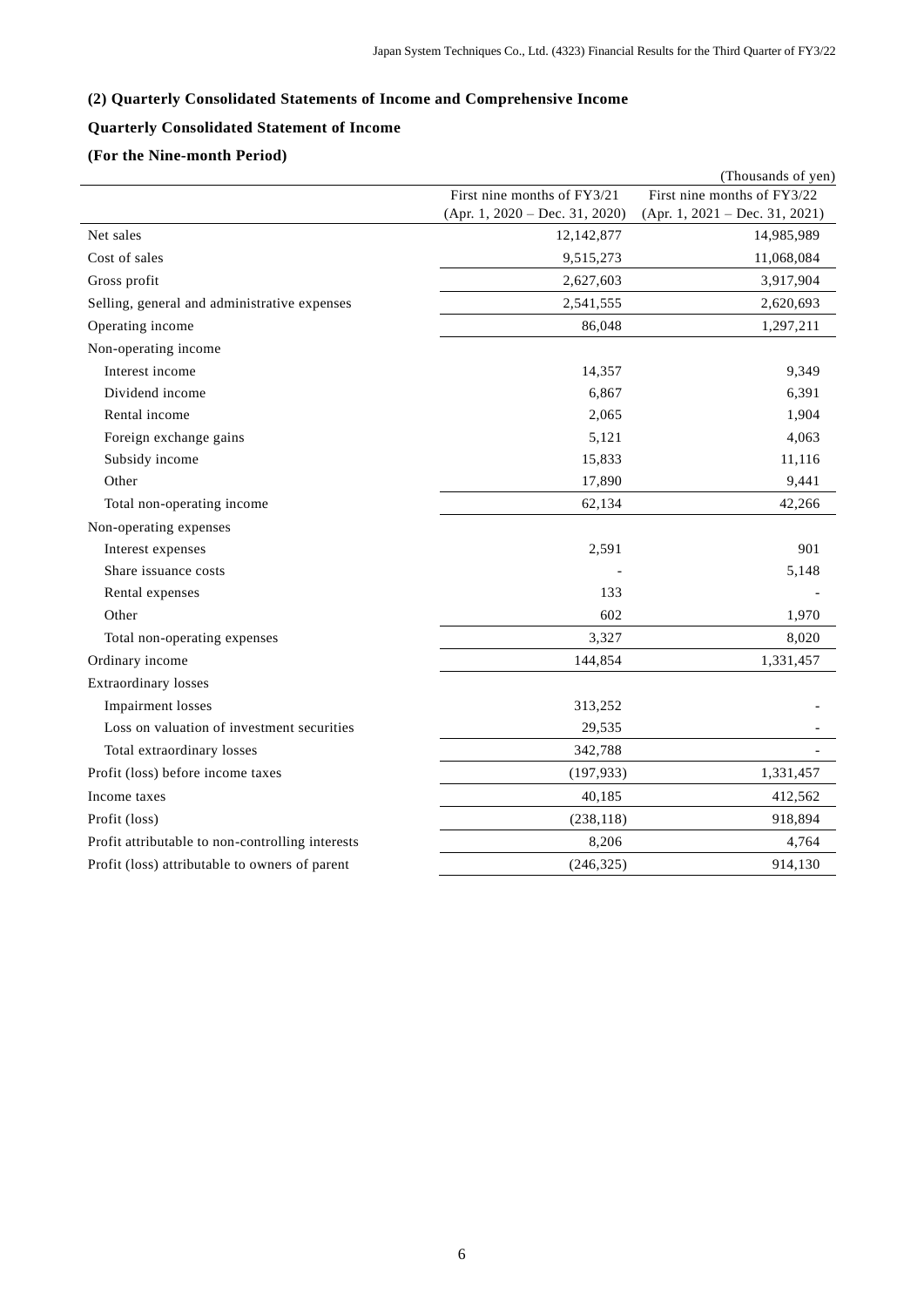# **Quarterly Consolidated Statement of Comprehensive Income**

# **(For the Nine-month Period)**

|                                                                   |                                  | (Thousands of yen)               |
|-------------------------------------------------------------------|----------------------------------|----------------------------------|
|                                                                   | First nine months of FY3/21      | First nine months of FY3/22      |
|                                                                   | $(Apr. 1, 2020 - Dec. 31, 2020)$ | $(Apr. 1, 2021 - Dec. 31, 2021)$ |
| Profit (loss)                                                     | (238, 118)                       | 918,894                          |
| Other comprehensive income                                        |                                  |                                  |
| Valuation difference on available-for-sale securities             | 90,321                           | (46,397)                         |
| Foreign currency translation adjustment                           | (50, 305)                        | 46,903                           |
| Remeasurements of defined benefit plans, net of tax               | 4,477                            | (17, 855)                        |
| Total other comprehensive income                                  | 44,492                           | (17, 349)                        |
| Comprehensive income                                              | (193, 625)                       | 901,545                          |
| Comprehensive income attributable to:                             |                                  |                                  |
| Comprehensive income attributable to owners of parent             | (199, 876)                       | 897,506                          |
| Comprehensive income attributable to non-controlling<br>interests | 6,250                            | 4,038                            |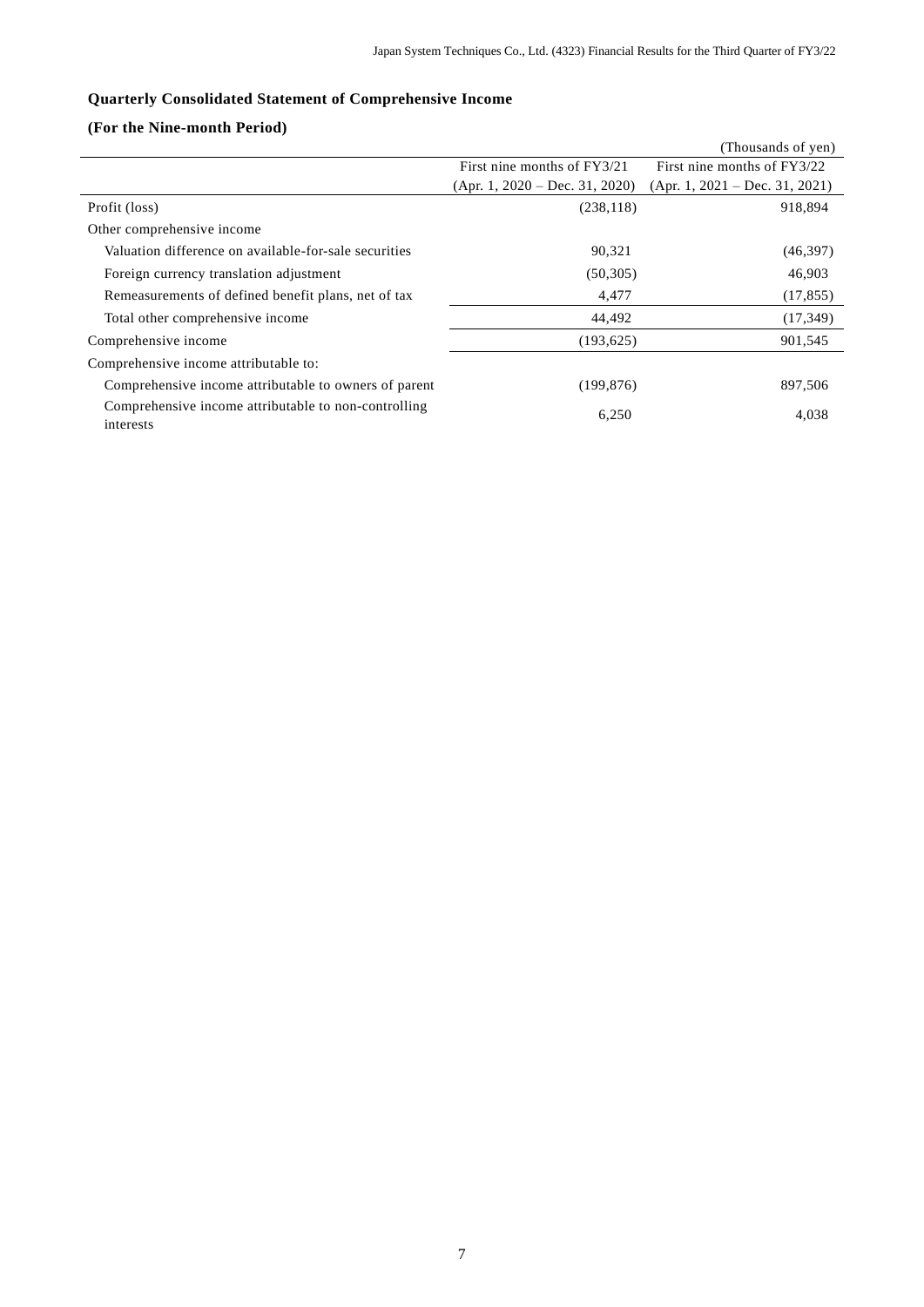# **(3) Quarterly Consolidated Statement of Cash Flows**

|                                                                 |                                  | (Thousands of yen)               |
|-----------------------------------------------------------------|----------------------------------|----------------------------------|
|                                                                 | First nine months of FY3/21      | First nine months of FY3/22      |
|                                                                 | $(Apr. 1, 2020 - Dec. 31, 2020)$ | $(Apr. 1, 2021 - Dec. 31, 2021)$ |
| Cash flows from operating activities                            |                                  |                                  |
| Profit (loss) before income taxes                               | (197, 933)                       | 1,331,457                        |
| Depreciation                                                    | 79,902                           | 81,958                           |
| <b>Impairment</b> losses                                        | 313,252                          |                                  |
| Amortization of software                                        | 12,533                           | 17,603                           |
| Amortization of goodwill                                        | 37,789                           | 23,394                           |
| Amortization of customer-related assets                         | 18,088                           | 14,733                           |
| Amortization of trademark                                       | 2,097                            | 707                              |
| Amortization of technology assets                               | 3,723                            | 1,255                            |
| Increase (decrease) in provision for bonuses                    | (365, 735)                       | (405, 471)                       |
| Increase (decrease) in retirement benefit liability             | 10,392                           | 15,819                           |
| Decrease (increase) in retirement benefit asset                 | (731)                            | (2,607)                          |
| Interest and dividend income                                    | (21, 224)                        | (15,741)                         |
| Interest expenses                                               | 2,591                            | 901                              |
| Decrease (increase) in trade receivables                        | 1,876,710                        |                                  |
| Decrease (increase) in trade receivables and contract<br>assets |                                  | (151, 182)                       |
| Increase (decrease) in advances received                        | 154,352                          |                                  |
| Increase (decrease) in contract liabilities                     |                                  | 416,870                          |
| Decrease (increase) in inventories                              | (743, 232)                       | 111,652                          |
| Increase (decrease) in trade payables                           | (177, 395)                       | (153, 652)                       |
| Other, net                                                      | 259,715                          | (215, 366)                       |
| Subtotal                                                        | 1,264,898                        | 1,072,335                        |
| Interest and dividends received                                 | 21,869                           | 16,644                           |
| Interest paid                                                   | (2,607)                          | (808)                            |
| Income taxes paid                                               | (282, 384)                       | (736, 576)                       |
| Net cash provided by (used in) operating activities             | 1,001,774                        | 351,595                          |
|                                                                 |                                  |                                  |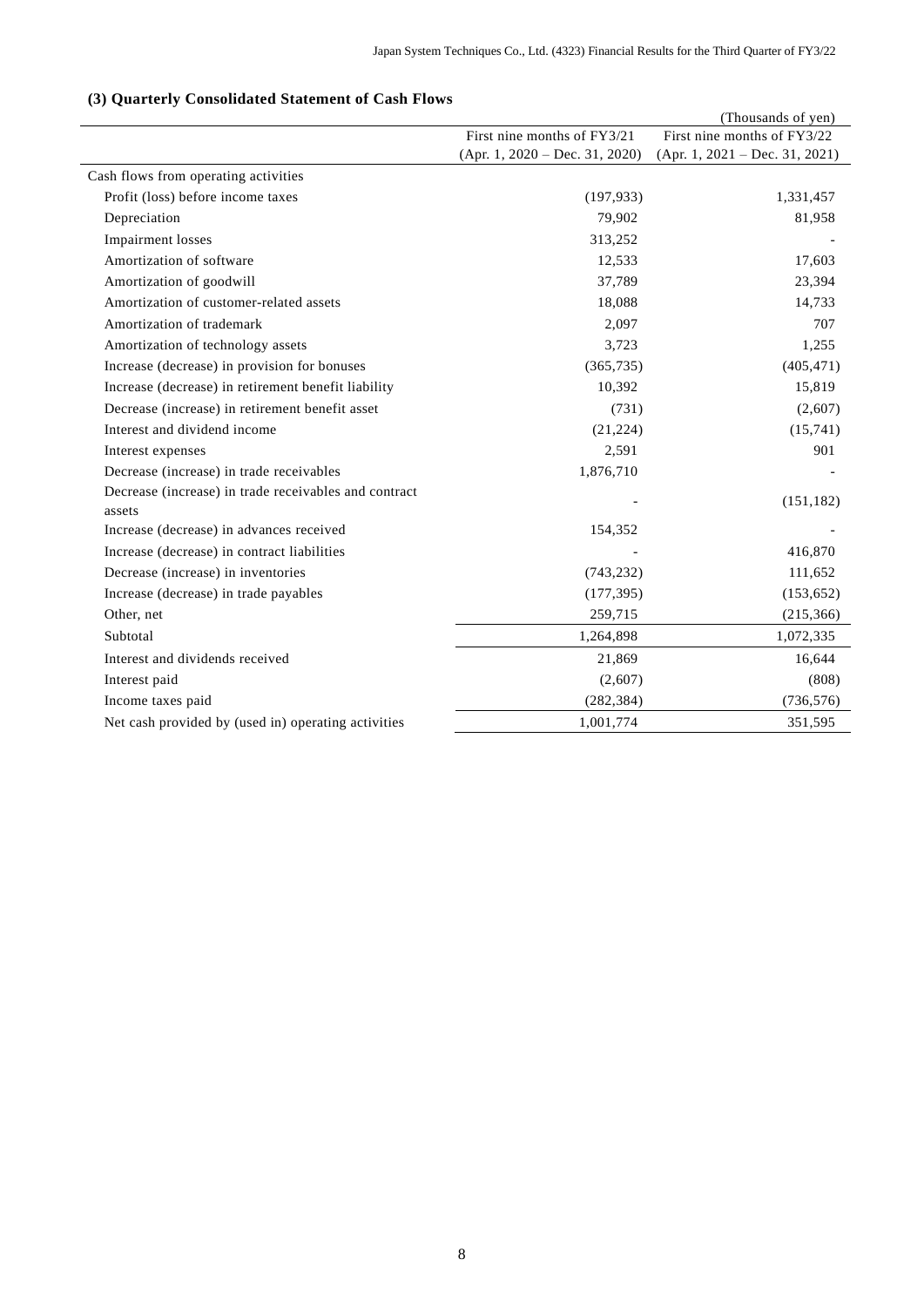|                                                             |                                  | (Thousands of yen)               |
|-------------------------------------------------------------|----------------------------------|----------------------------------|
|                                                             | First nine months of FY3/21      | First nine months of FY3/22      |
|                                                             | $(Apr. 1, 2020 - Dec. 31, 2020)$ | $(Apr. 1, 2021 - Dec. 31, 2021)$ |
| Cash flows from investing activities                        |                                  |                                  |
| Purchase of property, plant and equipment                   | (66, 107)                        | (41, 577)                        |
| Proceeds from sale of property, plant and equipment         |                                  | 6,283                            |
| Purchase of software                                        | (21,203)                         | (29, 971)                        |
| Purchase of investment securities                           | (20, 399)                        | (1,229)                          |
| Proceeds from sale of investment securities                 | 9,909                            | 22,601                           |
| Proceeds from redemption of investment securities           | 200,000                          |                                  |
| Loan advances                                               |                                  | (47, 279)                        |
| Collection of loans receivable                              |                                  | 3,066                            |
| Proceeds from refund of guarantee deposits                  | 4,431                            | 821                              |
| Payments of guarantee deposits                              | (1, 166)                         | (933)                            |
| Proceeds from sale of membership                            |                                  | 690                              |
| Other, net                                                  | (1, 486)                         | (712)                            |
| Net cash provided by (used in) investing activities         | 103,977                          | (88, 241)                        |
| Cash flows from financing activities                        |                                  |                                  |
| Net increase (decrease) in short-term borrowings            | (692, 266)                       | (382,710)                        |
| Repayments of lease obligations                             | (3,814)                          | (20, 438)                        |
| Repayments of long-term borrowings                          | (5,600)                          | (2,800)                          |
| Proceeds from issuance of shares                            |                                  | 914,768                          |
| Purchase of treasury shares                                 | (62)                             | (89, 957)                        |
| Proceeds from disposal of treasury shares                   |                                  | 248,042                          |
| Dividends paid                                              | (151, 509)                       | (152, 028)                       |
| Net cash provided by (used in) financing activities         | (853, 252)                       | 514,875                          |
| Effect of exchange rate change on cash and cash equivalents | (31,689)                         | 24,354                           |
| Net increase (decrease) in cash and cash equivalents        | 220,810                          | 802,583                          |
| Cash and cash equivalents at beginning of period            | 3,908,254                        | 4,853,695                        |
| Cash and cash equivalents at end of period                  | 4,129,065                        | 5,656,279                        |
|                                                             |                                  |                                  |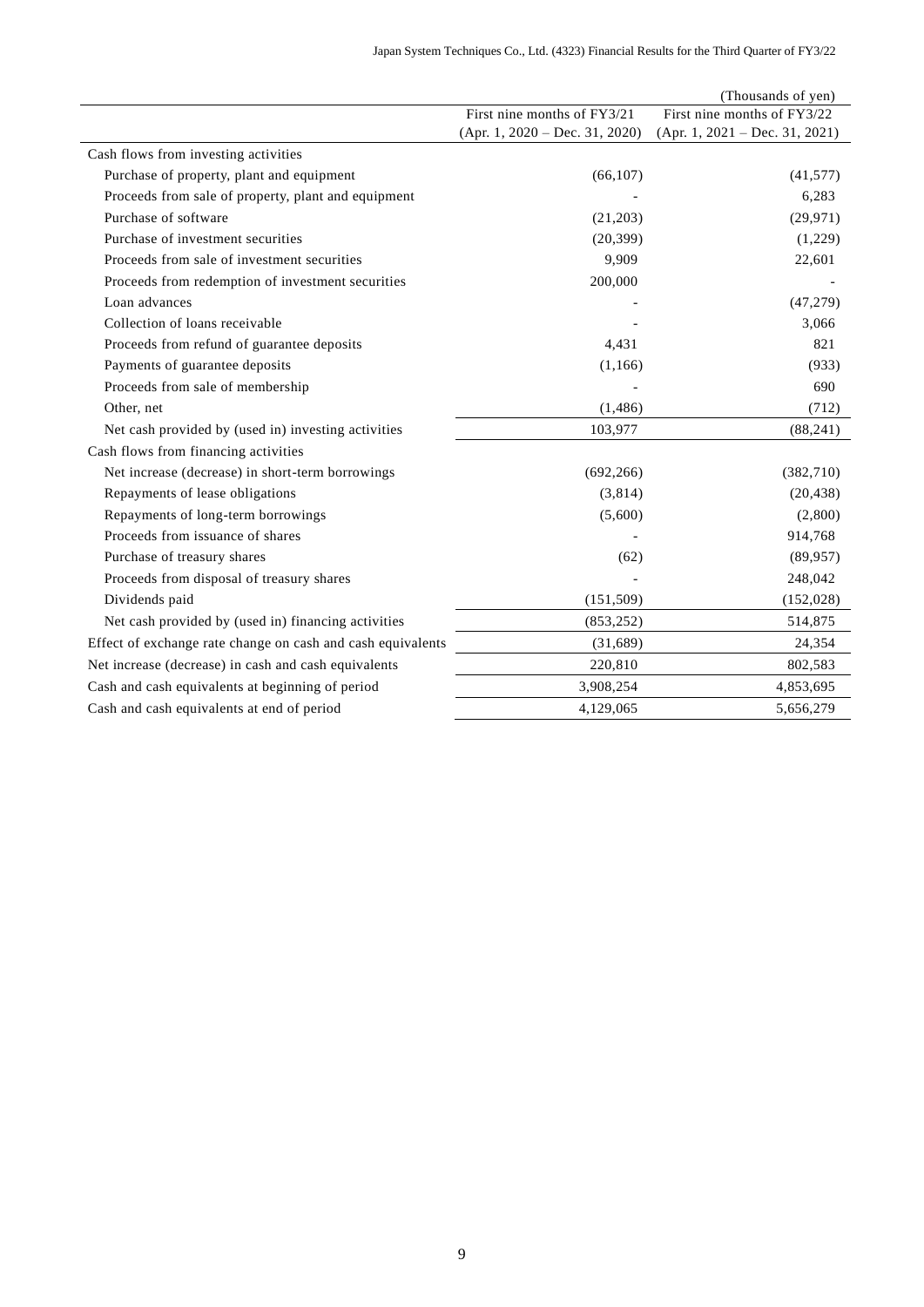### **(4) Notes to Quarterly Consolidated Financial Statements**

# **Going Concern Assumption**

Not applicable.

# **Significant Changes in Shareholders' Equity**

The following changes in equity resulted from the issuance of new shares and disposal of treasury shares due to the exercise of the second series of warrants with an adjustable exercise price that were issued on March 22, 2021 and sold by using a third-party allotment in accordance with a resolution approved by the JAST Board of Directors on March 5, 2021: Increases of 458,739 thousand yen in share capital, 458,739 thousand yen in capital surplus and 117,136 thousand yen in other capital surplus and a decrease of 43,251 thousand yen in treasury shares. At the end of December 2021, share capital was 1,535,409 thousand yen, capital surplus was 1,703,991 thousand yen and treasury shares was 175,264 thousand yen.

# **Changes in Accounting Policies**

Application of the Accounting Standard for Revenue Recognition

JAST started to apply the Accounting Standard for Revenue Recognition (ASBJ Statement No. 29, March 31, 2020) at the beginning of the first quarter of the current fiscal year. Based on this standard, revenue expected to be received in exchange for the provision of goods and services is recognized when the control of the goods and services is transferred to customers. As a result, the major change involves some contracts where sales were recognized when a final acceptance inspection was performed in accordance with the applicable inspection standards. For contracts where JAST has fulfilled its obligation to the customer over a specified period, the amount of progress of fulfilling the obligation is estimated, except when the period is extremely short , and revenue based on the progress is recognized for that period. In addition, the total payment received from customers for a product or service was recognized as revenue in prior years. Now, for transactions where the Group functions as an agent for the provision of a product or service to a customer, the amount paid to the supplier of the product or service is deducted from the payment received from a customer and the resulting net amount is recognized as revenue.

For the application of the Accounting Standard for Revenue Recognition, in accordance with the transitional measures in the proviso to Paragraph 84 of this standard, the cumulative effect of the retrospective application of the new accounting standard, if it is applied prior to the first quarter of the current fiscal year, is added to or subtracted from retained earnings at the beginning of the first quarter of the current fiscal year. The new standard is then applied beginning with this amount of retained earnings. In addition, JAST has applied the method prescribed in Paragraph 86, Article 1 of the Accounting Standard for Revenue Recognition, and accounted for contract changes made prior to the beginning of the first quarter of the current fiscal year based on the contract terms after reflecting all contract changes, and added or subtracted the cumulative effect of such changes to retained earnings at the beginning of the first quarter of the current fiscal year.

As a result, the application of the new standard resulted in reductions of 252,989 thousand yen in net sales and 46,859 thousand yen in cost of sales, and an increase of 206,129 thousand yen each in operating income, ordinary income and profit before income taxes. In addition, the new standard increased retained earnings at the beginning of the current fiscal year by 81,080 thousand yen.

"Notes and accounts receivable-trade" that was presented in the current assets section of the consolidated balance sheet in the previous fiscal year is presented as "Notes and accounts receivable-trade, and contract assets," and "Advances received" that was presented in the current liabilities section is presented as "Contract liabilities" from the first quarter of the current fiscal year. In accordance with the transitional measures prescribed in Paragraph 89-2 of the Accounting Standard for Revenue Recognition, no reclassification has been made to the prior year 's consolidated financial statements to conform to the new presentation. Furthermore, in accordance with the transitional measures prescribed in Paragraph 28-15 of the Accounting Standard for Quarterly Financial Reporting (ASBJ Statement No. 12, March 31, 2020), JAST has not presented information on revenue from contracts with customers broken down for the first nine months of the previous fiscal year.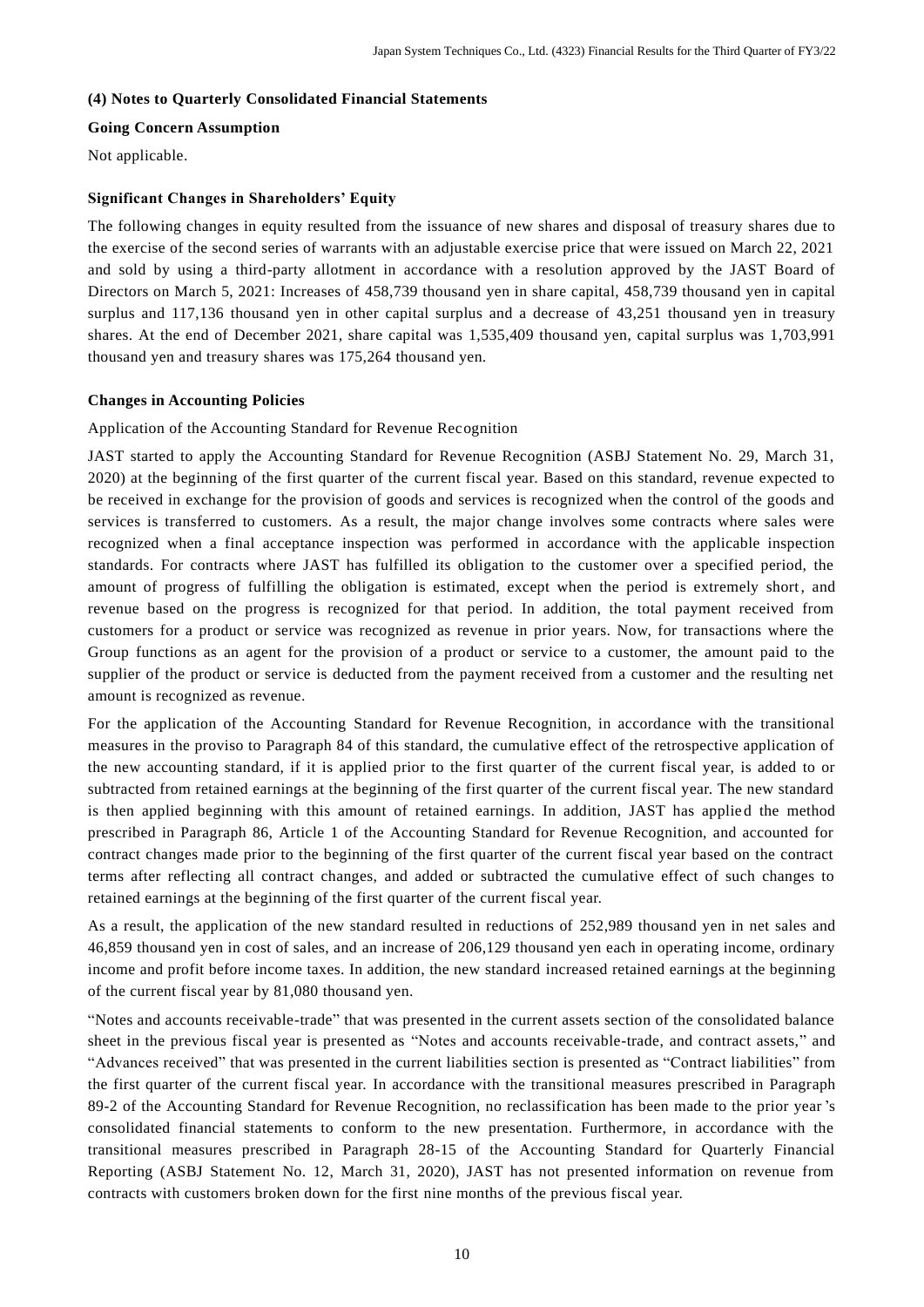Application of the Accounting Standard for Fair Value Measurement

JAST has applied the Accounting Standard for Fair Value Measurement (ASBJ Statement No. 30, July 4, 2019) and other standards from the beginning of the first quarter of the current fis cal year.

JAST has applied the new accounting policies set forth by the Accounting Standard for Fair Value Measurement prospectively in accordance with the transitional measures in Paragraph 19 of the Accounting Standard for Fair Value Measurement and Paragraph 44-2 of the Accounting Standard for Financial Instruments (ASBJ Statement No. 10, July 4, 2019).

There is no effect of the application of these standards on the quarterly consolidated financial statements.

# **Additional Information**

### Board Benefit Trust (BBT)

Based on the resolution of the 46th Annual General Meeting of Shareholders, JAST on June 26, 2018 terminated the directors' retirement benefit system and established a Board Benefit Trust (BBT) for the purpose of increasing motivation for contributing to the medium to long-term growth of sales and earnings and an increase in corporate value. The BBT plan clearly links the compensation of directors with the JAST stock price. Furthermore, directors share with shareholders the benefits of a higher stock price as well as the risk of a lower stock price.

### 1) Overview

This is a stock compensation plan in which directors receive stock compensation through a BBT. The BBT acquires JAST stock using cash contributions from JAST as the source of funds. Directors ( excluding external directors; same afterward unless indicated otherwise) receive stock compensation or a monetary amount equivalent to the market value of the stock in lieu of stock compensation in accordance with the rules on the stock compensation plan for directors. In principle, a director becomes eligible for stock compensation only after the individual is no longer a JAST director.

### 2) JAST stock held by the BBT

The book value (excluding associated expenses) of JAST stock held by the BBT is shown as treasury shares in the net assets section of the consolidated balance sheet. The BBT held 74,600 shares with a book value of 171,700 thousand yen as of the end of the third quarter of the current fiscal year.

### **Segment and Other Information**

Segment information

| 1. Information related to net sales and profit or loss for each reportable segment |                      |                           |                          |                                 | (Thousands of yen) |                        |                                                                               |
|------------------------------------------------------------------------------------|----------------------|---------------------------|--------------------------|---------------------------------|--------------------|------------------------|-------------------------------------------------------------------------------|
|                                                                                    | Software<br>business | <b>GAKUEN</b><br>business | System sales<br>business | Medical<br>big data<br>business | Total              | Adjustment<br>(Note 1) | Amounts shown on<br>quarterly consolidated<br>statement of income<br>(Note 2) |
| Net sales                                                                          |                      |                           |                          |                                 |                    |                        |                                                                               |
| 1. External sales                                                                  | 8,593,054            | 1,690,835                 | 1,031,248                | 827,738                         | 12,142,877         |                        | 12, 142, 877                                                                  |
| 2. Inter-segment sales<br>and transfers                                            | 42.568               | 7.942                     | 998                      | $\overline{\phantom{0}}$        | 51,509             | (51,509)               |                                                                               |
| Total                                                                              | 8,635,623            | 1,698,778                 | 1,032,247                | 827,738                         | 12,194,387         | (51,509)               | 12,142,877                                                                    |
| Segment profit (loss)                                                              | (122, 393)           | 135,865                   | 111,519                  | (39, 924)                       | 85,067             | 980                    | 86,048                                                                        |

I. First nine months of FY3/21 (Apr. 1, 2020 – Dec. 31, 2020)

Notes: 1. Segment profit (loss) in the above adjustment represents eliminations of inter-segment transactions.

2. Segment profit is consistent with operating income shown on the quarterly consolidated statement of income.

2. Information related to impairment losses on non-current assets, goodwill, etc. for each reportable segment

Significant impairment losses related to non-current assets

In the software business, there was an impairment loss for goodwill, customer-related assets, trademark rights and technology assets. The amount of this loss in the first nine months of FY3/21 was 313,252 thousand yen.